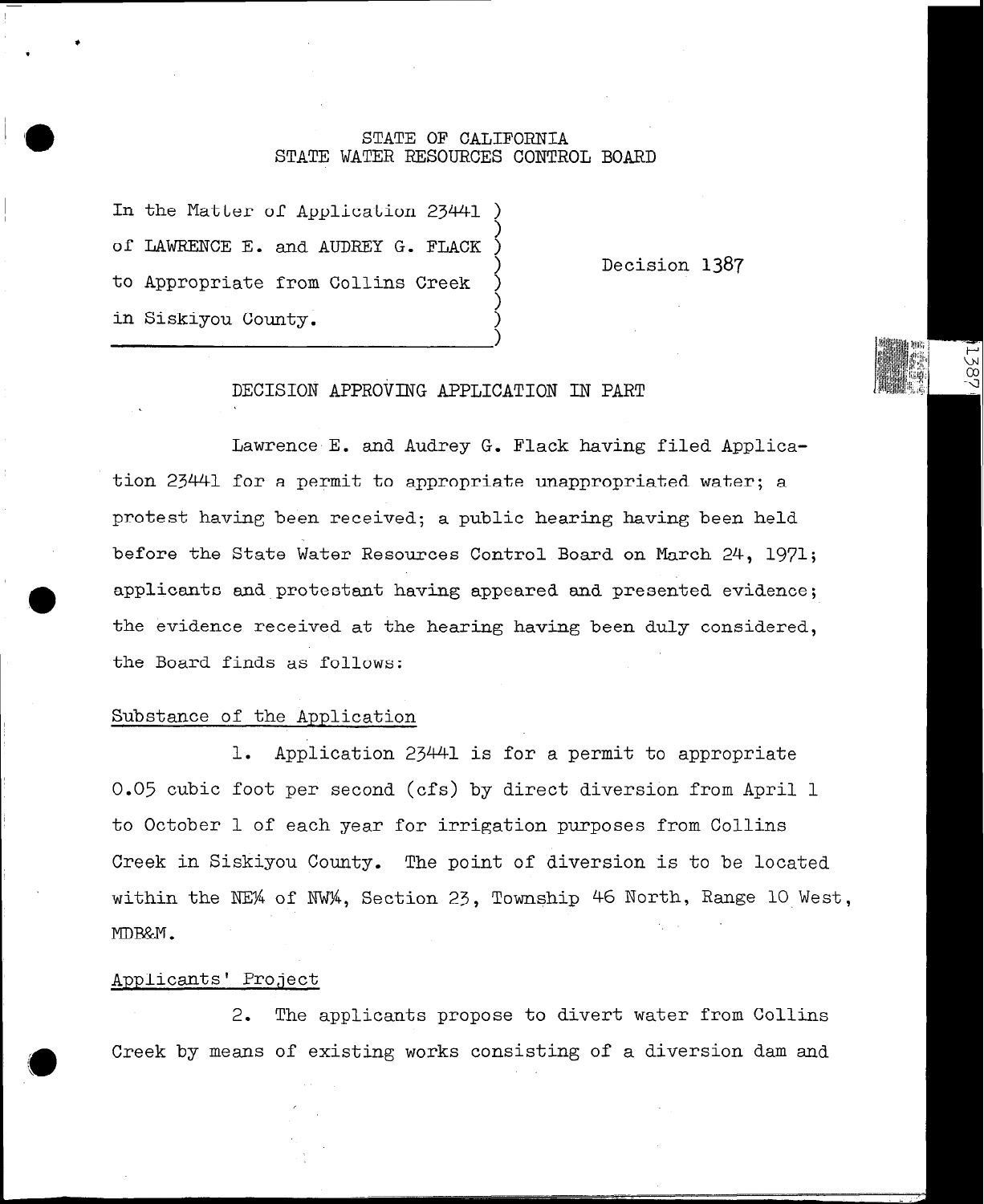ditch. The applicants are in the process of acquiring title to a 5-acre homesite under the Church-Johnson Act which will contain three irrigable acres. The quantity of water required for reasonable beneficial use on the three acres the applicants propose to irrigate is 0.04 cfs (18 gallons per minute (gpm)).

### Protests

,

.

 $\bullet$ 

**0** 

.

3. Protestant W. L. Holstein claims a right to divert all the water flowing in Collins Creek at a point approximately 300 feet downstream from applicants' point of diversion as necessary to maintain the flow in his diversion and conveyance system at full capacity at all times. The basis of protestant's claim is a notice of claim filed by David Collins and recorded in 1894 in book4of Water Rights at page 166, Siskiyou County records. Although notice failed to comply with the statutory requirements in several particulars, this is immaterial as the water right David Collins acquired depended upon what water he actually diverted and applied to beneficial use. It is not necessary for the purposes of this decision to determine precisely what water right David Collins acquired circa 1894 or to trace the ownership of the right through the numerous mesne conveyances to determine if the protestant presently owns all or a portion of the Collins right. The applicants conceded at the hearing that the.protestant has a prior appropriative right (RT 18).

-2-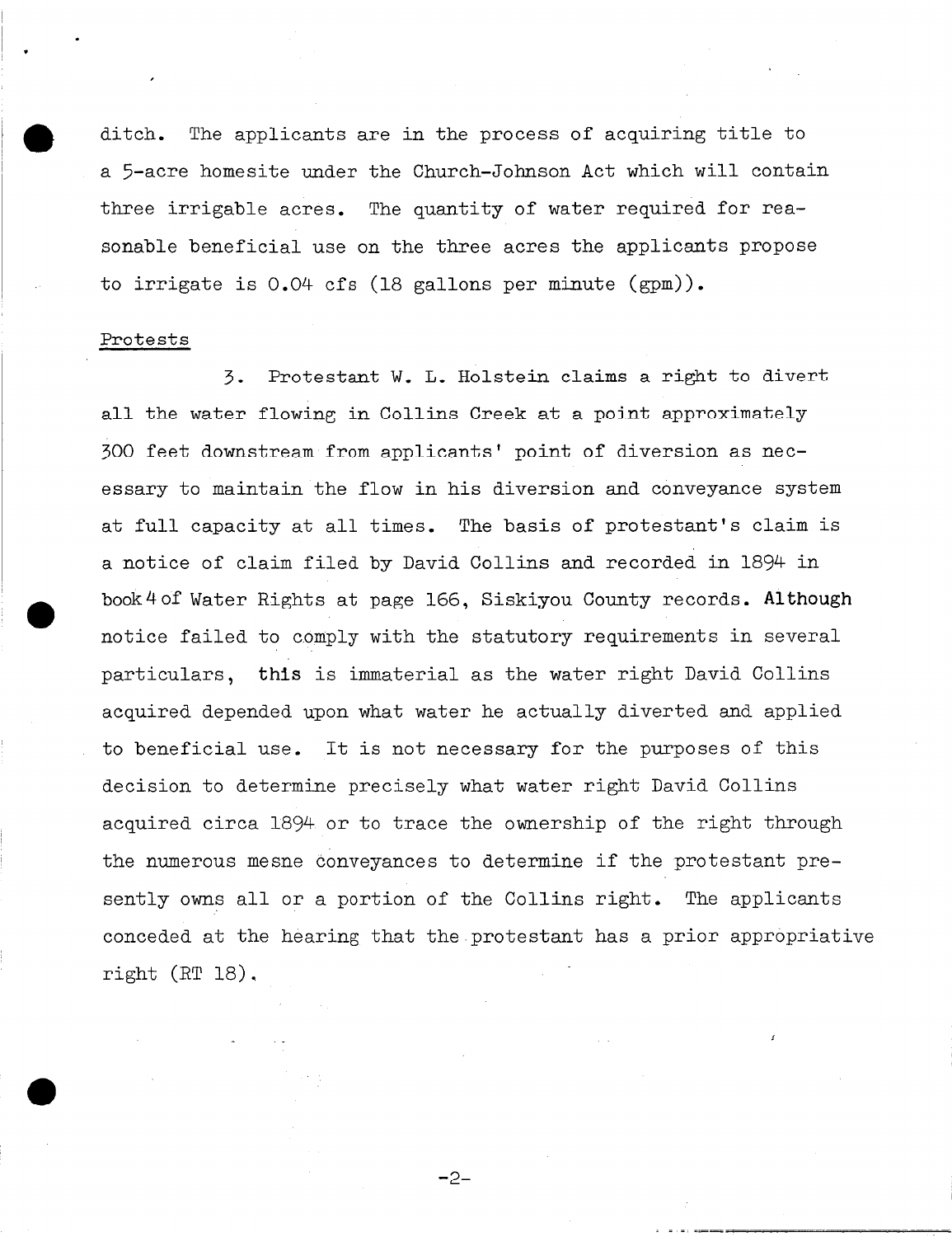Protestant also claims a riparian right to Collins Creek water but this was not supported by the evidence. Protestant testified that none of the land drains into Collins Creek (RT 86) and a surveyor's map (Prot. Exh. 9) of protestant's property, dated May 13, 1927, shows 'that the property is not contiguous to Collins Creek but is contiguous to the Klamath River.

The problem remaining is to quantify the water supply available and the right of the protestant so as to arrive at the quantity of unappropriated water available to the applicants. The determination of the quantity of water to which the protestant is entitled is controlled by the constitutional mandate "that the right to water or to the use of the flow of water in or from a natural stream or watercourse in this State is and shall be limited to such water as shall be reasonably required for the beneficial use to be served, and such right does not and shall not extend to 9 the waste or unreasonable method of diversion of water.

## Protestant's Requirements

4. The stream banks at each end of the protestant's dam have not been maintained and are eroded. Diversion is taken from the dam through a 12- or 14-inch pipe which is partially filled with gravel. The water then travels along the hillside in a ditch that is about two feet wide from which there is considerable seepage. Another pipe brings the water down the hillside from the ditch. A one-to-three-foot-wide and four-to-eight-foot-deep

-3-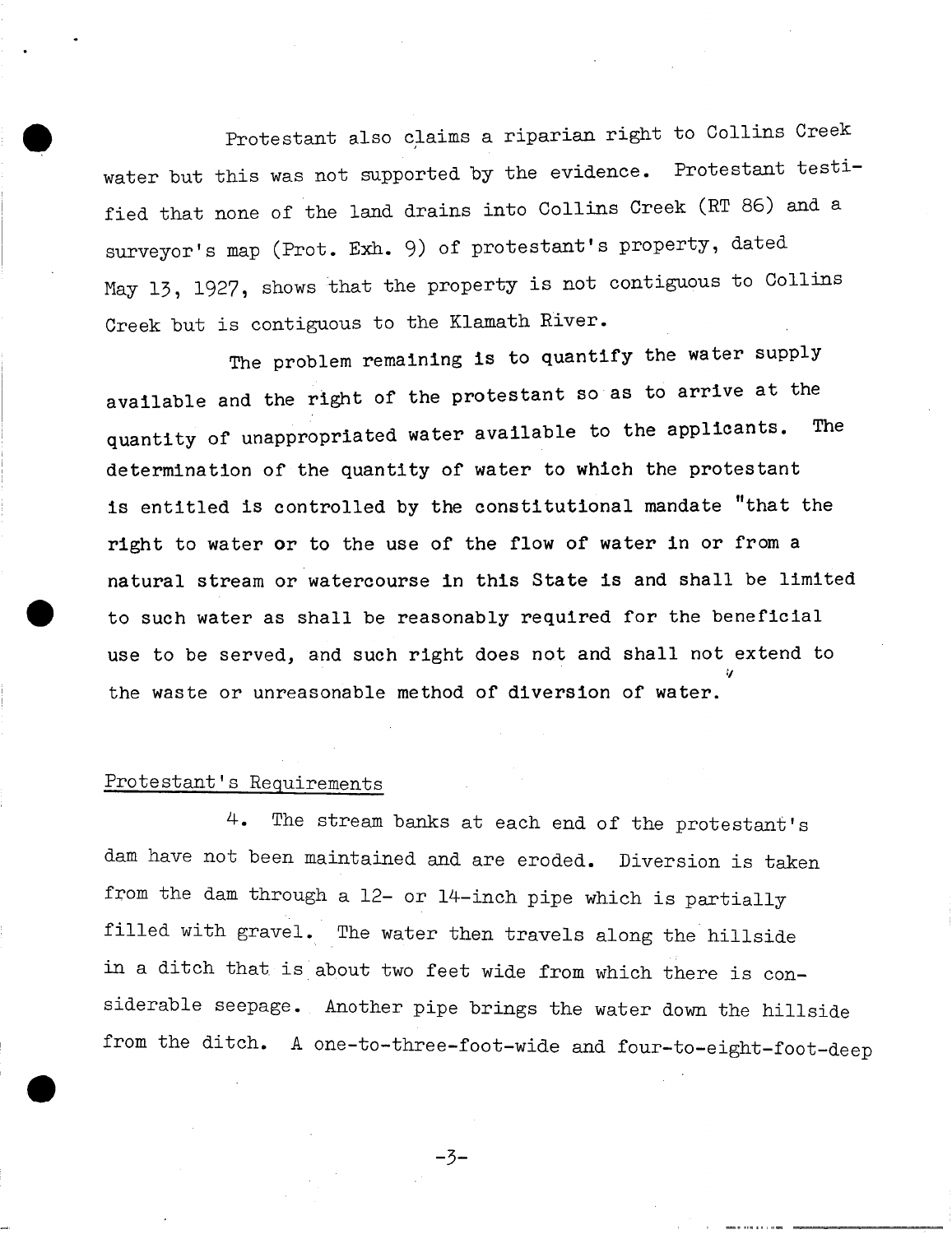depression along the uphill side of the county road, which runs along protestant's property, receives the water from the lastmentioned pipe. This road drainage trench is quite marshy and allows the water to flow in both directions farther than is necessary for conveyance purposes. The water crosses the road through a culvert and is usually used to flood-irrigate one acre of lawn and five acres of pasture. A number of rainbird sprinklers are set up in a low part of the pasture and operated under a maximum hydraulic head of eight to ten feet, an insufficient head for proper operation. Protestant's practice is to irrigate the same land continuously, which is deleterious to the crops and a wasteful use of water.

A reasonable amount of water to irrigate protestant's six acres would be about 0.1 cfs or  $45$  gpm. An additional 20 gpm is a reasonable allowance for conveyance loss in the stream channel and diversion judging from ditch loss measurements taken by the former Division of Water Resources in connection with its adjudication investigations on other northern California streams. This amount should suffice if protestant rehabilitates his diversion system and maintains it in a reasonable state of repair.

### Water Supply

.

The only measurements of flow in Collins Creek are spot past three years showing a low surface flow of from 50 to 100 gpm estimates and measurements made by Board representatives in the during August, September and October. During other months of the year observations have shown the flow to be in excess of all requirements.

-4.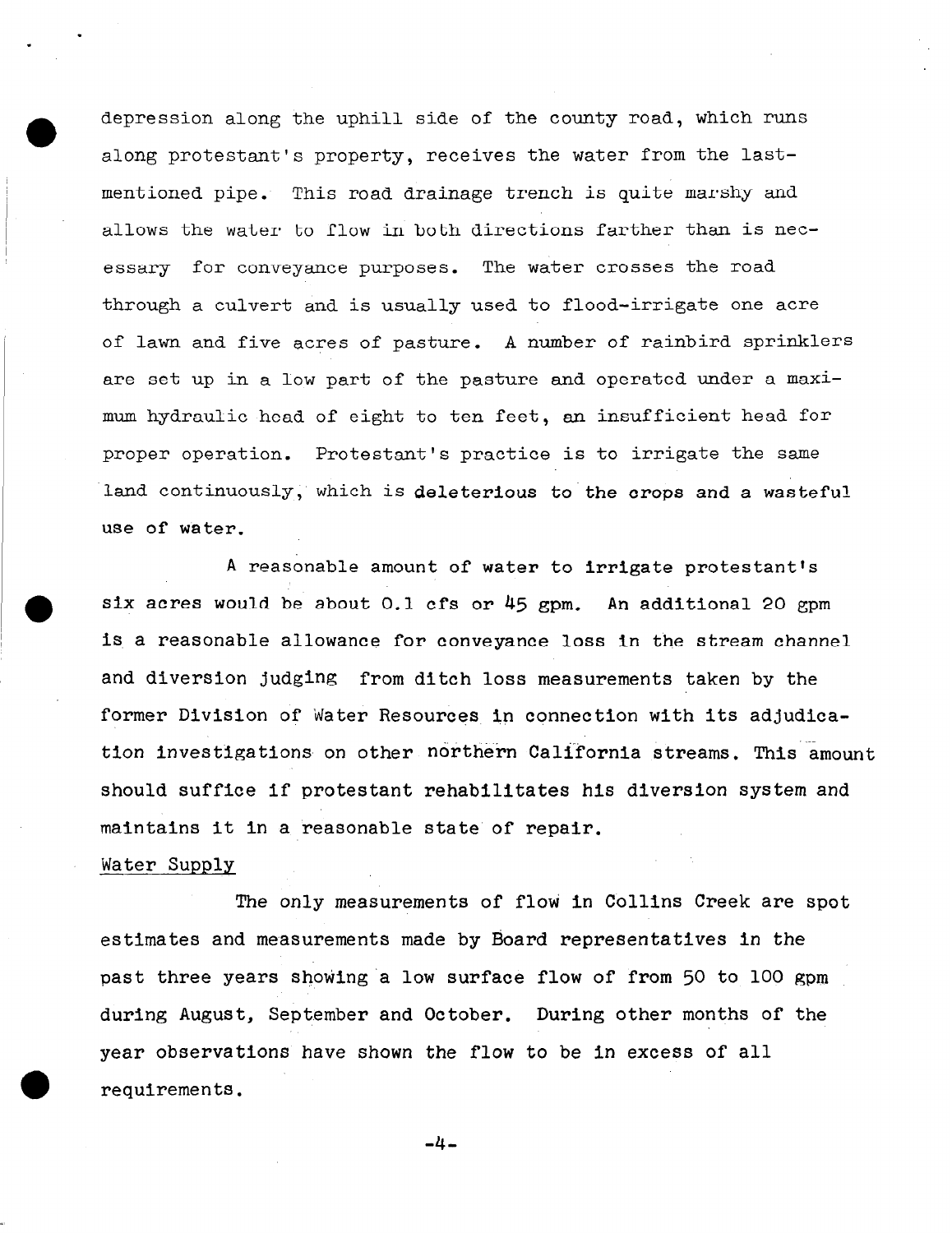### Water Quality

.

.

6. Applicants' project will have little or no effect upon the quality of the Klamath River. As this diversion has been made for many years, there will be no change in water quality. The California Regional Water Quality Control Board, North Coast Region, stated that the protested application does not appear to pose any water quality threat to Collins Creek or Klamath River.

# Unappropriated Water and Beneficial Use

7. Unappropriated water is available during most of the year to supply the applicants, and, subject to suitable conditions, such water may be diverted and used in the manner proposed without causing substantial injury to any lawful user of water, provided that sufficient water is bypassed to satisfy the prior right of Protestant Holstein.

8. The intended use is beneficial.

From the foregoing findings, the Board concludes that Application 23441 should be approved in part and that a permit should be issued to the applicants subject to the limitations and conditions set forth in the order following.

-5-

=<br>= <del>=-----------</del>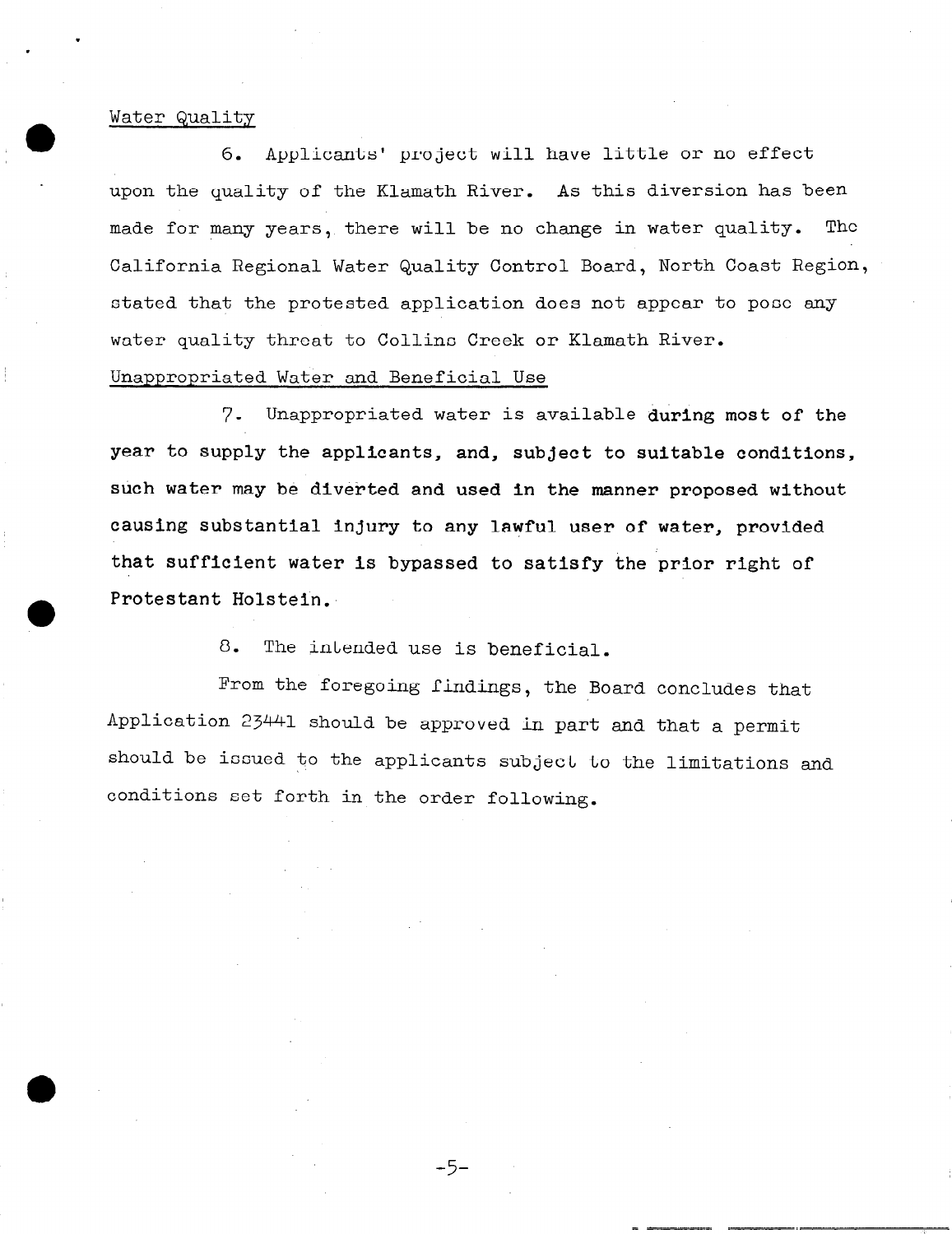The records, documents, and other data relied upon in determining the matter are: Application 23441 and all relevant information on file therewith, particularly the report of field investigation made June 28, 1971.

#### ORDER

IT IS HEREBY ORDERED that Application 23441 be, and it is, approved in part, and that a permit be issued to the applicant subject to vested rights and to the following limitations and conditions:

1. The water appropriated shall be limited to the quantity which can be beneficially used and shall not exceed 0.04 cubic foot per second (18 gallons per minute) by direct diversion to be diverted from April 1 to October 1 of each year for irrigation purposes. The maximum amount diverted under this permit shall not exceed 12 acre-feet per year.

2. The equivalent of such continuous flow allowance for any 30-day period may be diverted in a shorter time if there be no interference with vested rights.

3. Permittee shall at all times bypass, at the point of diversion, a minimum flow of 65 gallons per minute (0.14 cubic foot per second) or the natural flow, whichever is less.

4. The maximum quantity herein stated may be reduced in the license if investigation warrants.

5. Complete application of the water to the proposed use shall be made on or before December 1, 1973.

-6-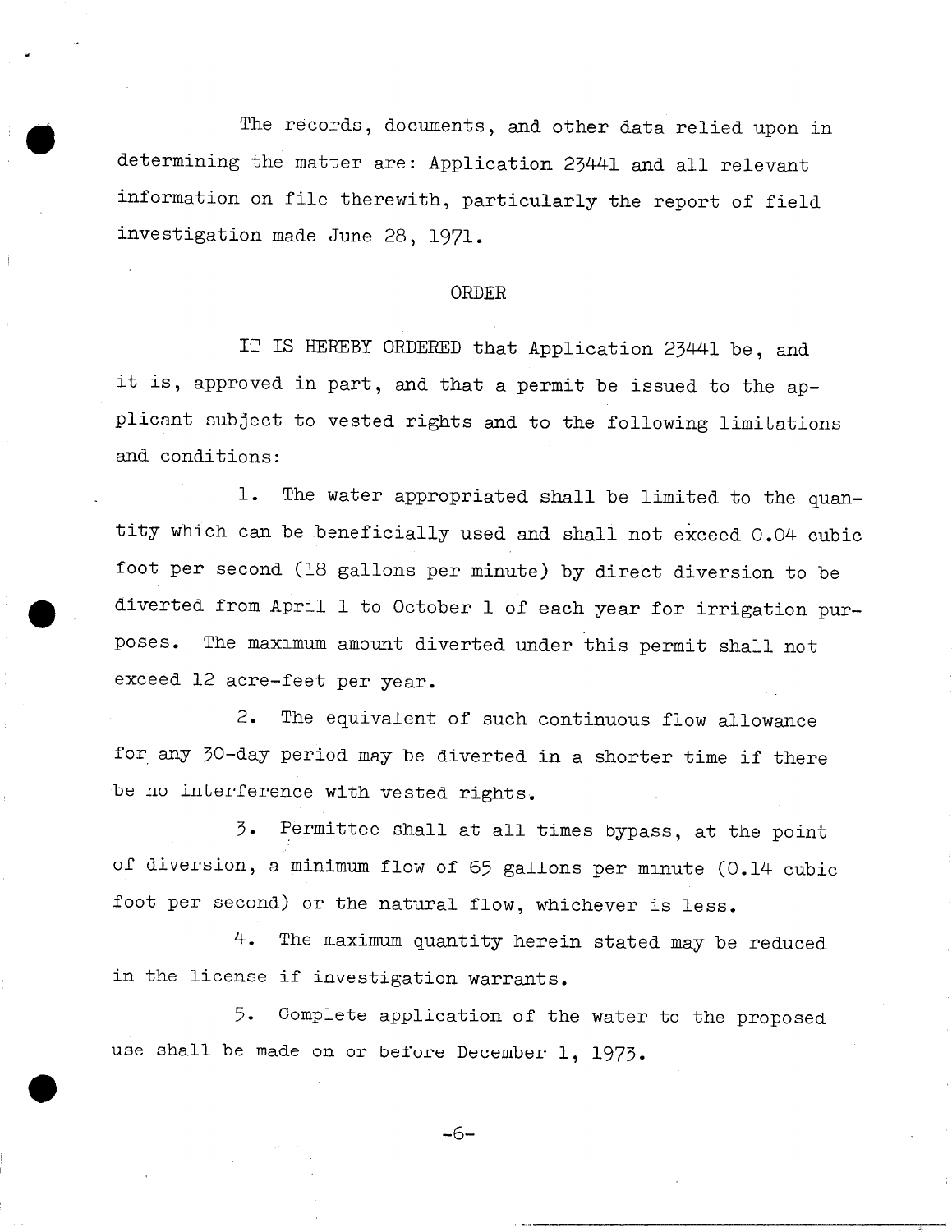**0** 6. Progress reports shall be filed promptly by permittee when requested by the State Water Resources Control Board until license is issued.

7. All rights and privileges under this permit, including method of diversion, method of use and quantity of water diverted, are subject to the continuing authority of the State Water Resources Control Board in accordance with law and in the interest of the public welfare to prevent waste, unreasonable use, unreasonable method of use or unreasonable method of diversion of said water.

8, The quantity of water diverted under this permit and under any license issued pursuant thereto is subject to modification by the State Water Resources Control Board if, after notice to the permittee and an opportunity for hearing, the Board finds that such modification is necessary to meet water quality objectives in water quality control plans which have been or hereafter may be established or modified pursuant to Division 7 of the Water Code. No action will be taken pursuant to this paragraph unless the Board finds that (1) adequate waste discharge requirements have been prescribed and are in effect with respect to all waste discharges which have any substantial effect upon water quality in the area involved, and (2) the water quality objectives cannot be achieved solely through the control of waste discharges.

9. Permittee shall allow representatives of the State Water Resources Control Board and other parties, as may be authorized from time to time by said Board, reasonable access to project works to determine compliance with the terms of this permit.

-7-